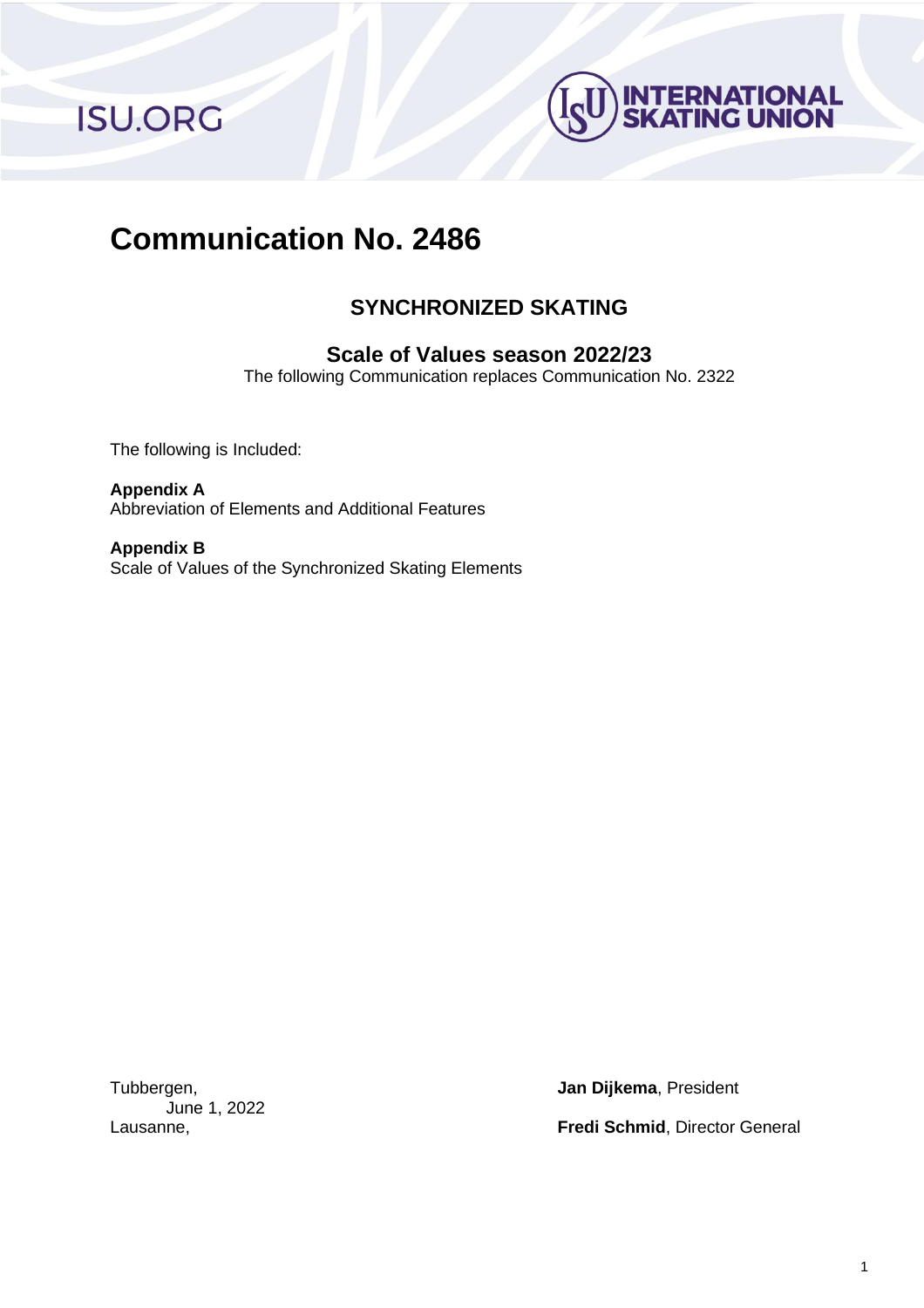| <b>Abbreviation of Elements and Additional Features</b> |
|---------------------------------------------------------|
| <b>Appendix A</b>                                       |

| <b>ELEMENT</b>                | <b>ABBREVIATION</b> |
|-------------------------------|---------------------|
| <b>Artistic Element</b>       |                     |
| <b>Artistic Block</b>         | AB                  |
| <b>Artistic Circle</b>        | <b>AC</b>           |
| <b>Artistic Line</b>          | <b>AL</b>           |
| <b>Artistic Wheel</b>         | AW                  |
| <b>Creative Element</b>       | Cr                  |
| Group Lift Element            | GL                  |
| Intersection                  | I                   |
| Linear and Rotating Elements: |                     |
| <b>Linear Block</b>           | B                   |
| Linear Line                   | L                   |
| Circle                        | C                   |
| Wheel                         | W                   |
| <b>Mixed Element</b>          | Mi                  |
| Move Element                  | <b>ME</b>           |
| No Hold Element               | <b>NHE</b>          |
| Pair Element                  | Pa                  |
| <b>Pivoting Elements:</b>     |                     |
| <b>Pivoting Block</b>         | PB                  |
| <b>Pivoting Line</b>          | PL                  |
| Synchronized Spin Element     | SySp                |
| <b>Travelling Element</b>     | TrE                 |
| <b>Twizzle Element</b>        | <b>TwE</b>          |
|                               |                     |
| <b>ADDITIONAL FEATURE</b>     | <b>ABBREVIATION</b> |

| <b>ADDITIONAL FEATURE</b> | <b>ABBREVIATION</b> |
|---------------------------|---------------------|
| <b>Free Skating Move</b>  | tm                  |
| Point Of Intersection     |                     |
| <b>Step Sequence</b>      |                     |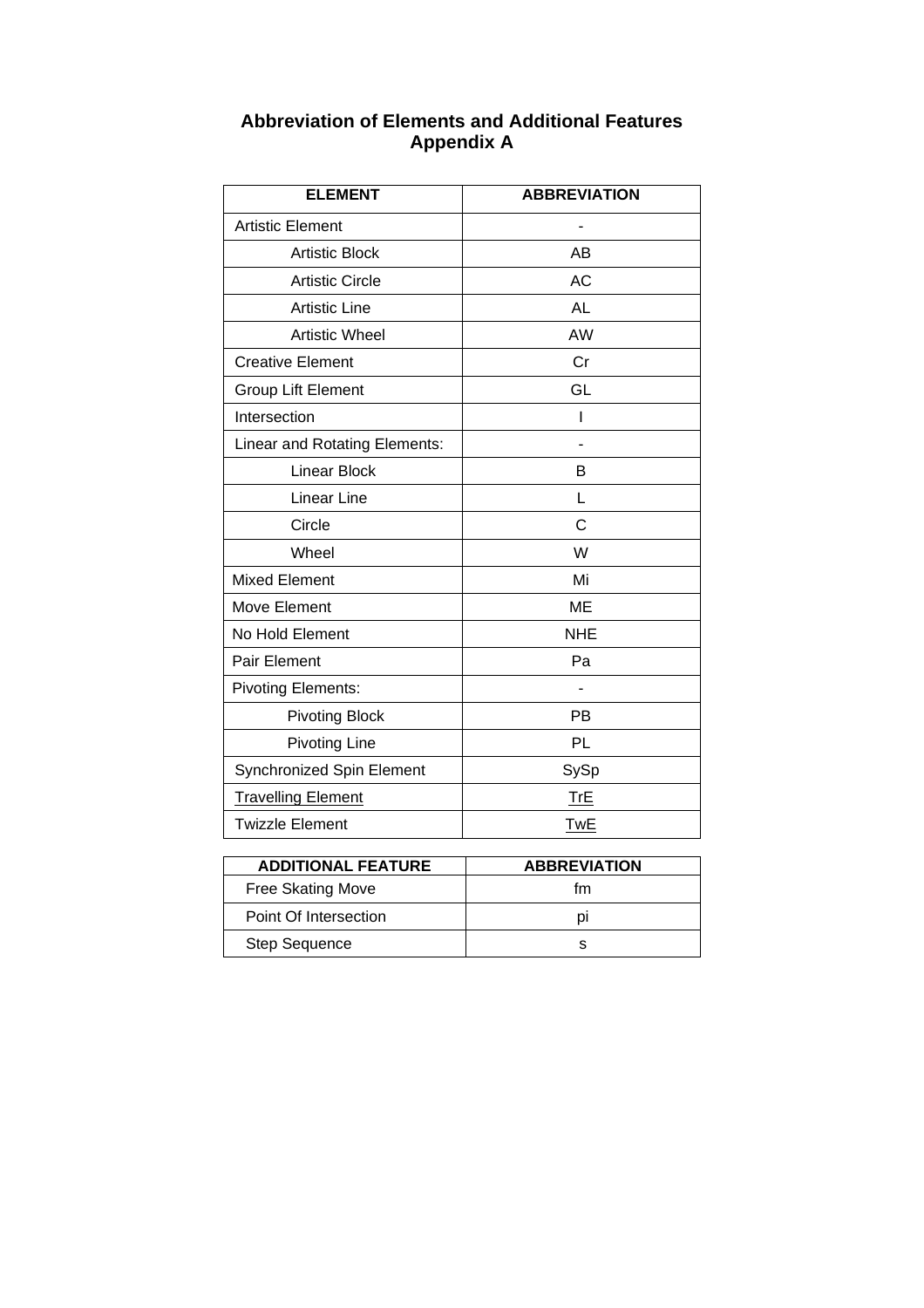# **Appendix B Scale of Value of the Synchronized Skating Elements**

| -   |     |     |     |     | <b>BASE</b> |     |     |     |     |     |
|-----|-----|-----|-----|-----|-------------|-----|-----|-----|-----|-----|
|     |     |     | -   | жu  |             |     |     |     |     |     |
| 50% | 40% | 30% | 20% | 10% |             | 10% | 20% | 30% | 40% | 50% |

#### **1. ARTISTIC ELEMENTS**

|                    |     | <b>ARTISTIC ELEMENTS - Artistic Block (AB)</b> |         |         |         |         |         |      |      |      |      |      |      |
|--------------------|-----|------------------------------------------------|---------|---------|---------|---------|---------|------|------|------|------|------|------|
| Level B            | ABB |                                                | $-0.50$ | $-0.40$ | $-0.30$ | $-0.20$ | $-0.10$ | 1.00 | 0.10 | 0.20 | 0.30 | 0.40 | 0.50 |
| Level <sup>1</sup> | AB1 |                                                | $-1.25$ | $-1.00$ | $-0.75$ | -0.50   | $-0.25$ | 2.50 | 0.25 | 0.50 | .75  | .00  | 1.25 |
| Level <sub>2</sub> | AB2 |                                                | $-2.00$ | $-1.60$ | $-1.20$ | $-0.80$ | $-0.40$ | 4.00 | 0.40 | 0.80 | .20  | .60  | 2,00 |

#### **ARTISTIC ELEMENT - Artistic Circle (AC)**

| Level B | ACB             | $-0.50$ | $-0.40$                          | $-0.30$     | $-0.20$ | $-0.10$ | 00.، | 0.10 | 0.20 | 0.30        | 0.40 | 0.50 |
|---------|-----------------|---------|----------------------------------|-------------|---------|---------|------|------|------|-------------|------|------|
| Level 1 | AC <sub>1</sub> | $-1.25$ | $-1.00$                          | $-0.75$     | $-0.50$ | $-0.25$ | 2.50 | 0.25 | 0.50 | .75<br>0. . | .00  | 1.25 |
| Level 2 | AC <sub>2</sub> | $-2.00$ | 1.60<br>$\overline{\phantom{0}}$ | .20<br>$-1$ | $-0.80$ | $-0.40$ | 4.00 | 0.40 | 0.80 | .20         | .60  | 2.00 |

#### **ARTISTIC ELEMENT - Artistic Line (AL)**

| Level B            | ALB             | $-0.50$     | $-0.40$     | $-0.30$    | $-0.20$ | $-0.10$ | .00  | 0.10 | 0.20 | 0.30 | 0.40 | 0.50 |
|--------------------|-----------------|-------------|-------------|------------|---------|---------|------|------|------|------|------|------|
| Level              | AL1             | . 25<br>- 1 | . .00       | $-0.75$    | $-0.50$ | $-0.25$ | 2.50 | 0.25 | 0.50 | 0.75 | .00  | 1.25 |
| Level <sub>2</sub> | AL <sub>2</sub> | $-2.00$     | 1.60<br>- 1 | .20<br>- 1 | $-0.80$ | $-0.40$ | 4.00 | 0.40 | 0.80 | .20  | .60  | 2.00 |

#### **ARTISTIC ELEMENT - Artistic Wheel (AW)**

| Level B            | AWB             | $-0.50$ | $-0.40$        | $-0.30$ | $-0.20$ | $-0.10$ | .00  | 0.10 | 0.20 | 0.30 | 0.40 | 0.50 |
|--------------------|-----------------|---------|----------------|---------|---------|---------|------|------|------|------|------|------|
| Level              | AW1             | $-1.25$ | .00<br>$\sim$  | $-0.75$ | $-0.50$ | $-0.25$ | 2.50 | 0.25 | 0.50 | .75  | .00  | 1.25 |
| Level <sub>2</sub> | AW <sub>2</sub> | $-2.00$ | $-1.60$<br>- 1 | $-1.20$ | $-0.80$ | $-0.40$ | 4.00 | 0.40 | 0.80 | .20  | .60  | 2.00 |

| 2. CREATIVE ELEMENT (Cr) |         |      |     |            |       |         |                      |      |      |     |     |      |
|--------------------------|---------|------|-----|------------|-------|---------|----------------------|------|------|-----|-----|------|
| Level                    | ⌒…<br>◡ | 2.00 | .60 | .20<br>- 1 | -0.80 | $-0.40$ | .00.<br>$\mathbf{A}$ | 0.40 | ა.80 | .20 | .60 | 2.00 |

#### **3. GROUP LIFT ELEMENT (GL)**

| Level B | <b>GLB</b>      | $-0,75$ | $-0.60$ | $-0,45$ | $-0,30$ | $-0,15$ | 1,50 | 0,15 | 0,30 | 0,45 | 0,60        | 0,75 |
|---------|-----------------|---------|---------|---------|---------|---------|------|------|------|------|-------------|------|
| Level 1 | GL <sub>1</sub> | $-2,25$ | $-1,80$ | $-1,35$ | $-0,90$ | $-0,45$ | 4,50 | 0,45 | 0,90 | 1,35 | 1,80        | 2,25 |
|         | GL1<            | $-2,13$ | $-1,70$ | $-1,28$ | $-0,85$ | $-0,43$ | 4,25 | 0,43 | 0.85 | 1,28 | 1,70        | 2,13 |
|         | GL1 <           | $-1,88$ | $-1,50$ | $-1,13$ | $-0,75$ | $-0,38$ | 3,75 | 0,38 | 0,75 | 1,13 | <u>1,50</u> | 1,88 |
| Level 2 | GL <sub>2</sub> | $-2,75$ | $-2,20$ | $-1,65$ | $-1,10$ | $-0,55$ | 5,50 | 0,55 | 1,10 | 1,65 | 2,20        | 2,75 |
|         | GL2             | $-2,63$ | $-2,10$ | $-1,58$ | $-1,05$ | $-0,53$ | 5,25 | 0,53 | 1,05 | 1,58 | 2,10        | 2,63 |
|         | GL2<<           | $-2,38$ | $-1,90$ | $-1,43$ | $-0,95$ | $-0,48$ | 4,75 | 0,48 | 0,95 | 1,43 | 1,90        | 2,38 |
| Level 3 | GL <sub>3</sub> | $-3,25$ | $-2,60$ | $-1,95$ | $-1,30$ | $-0,65$ | 6,50 | 0,65 | 1,30 | 1,95 | 2,60        | 3,25 |
|         | GL3<            | $-3,13$ | $-2,50$ | $-1,88$ | $-1,25$ | $-0,63$ | 6,25 | 0,63 | 1,25 | 1,88 | 2,50        | 3,13 |
|         | GL3<<           | $-2,88$ | $-2,30$ | $-1,73$ | $-1,15$ | $-0,58$ | 5,75 | 0,58 | 1,15 | 1,73 | 2,30        | 2,88 |
| Level 4 | GL4             | $-3,75$ | $-3,00$ | $-2,25$ | $-1,50$ | $-0,75$ | 7,50 | 0.75 | 1,50 | 2,25 | 3,00        | 3,75 |
|         | GL4<            | $-3,63$ | $-2,90$ | $-2,18$ | $-1,45$ | $-0,73$ | 7,25 | 0,73 | 1,45 | 2,18 | 2,90        | 3,63 |
|         | GL4 <           | $-3,38$ | $-2,70$ | $-2,03$ | $-1,35$ | $-0,68$ | 6,75 | 0,68 | 1,35 | 2,03 | 2,70        | 3,38 |

downgrade 1: <, downgrade 2: <<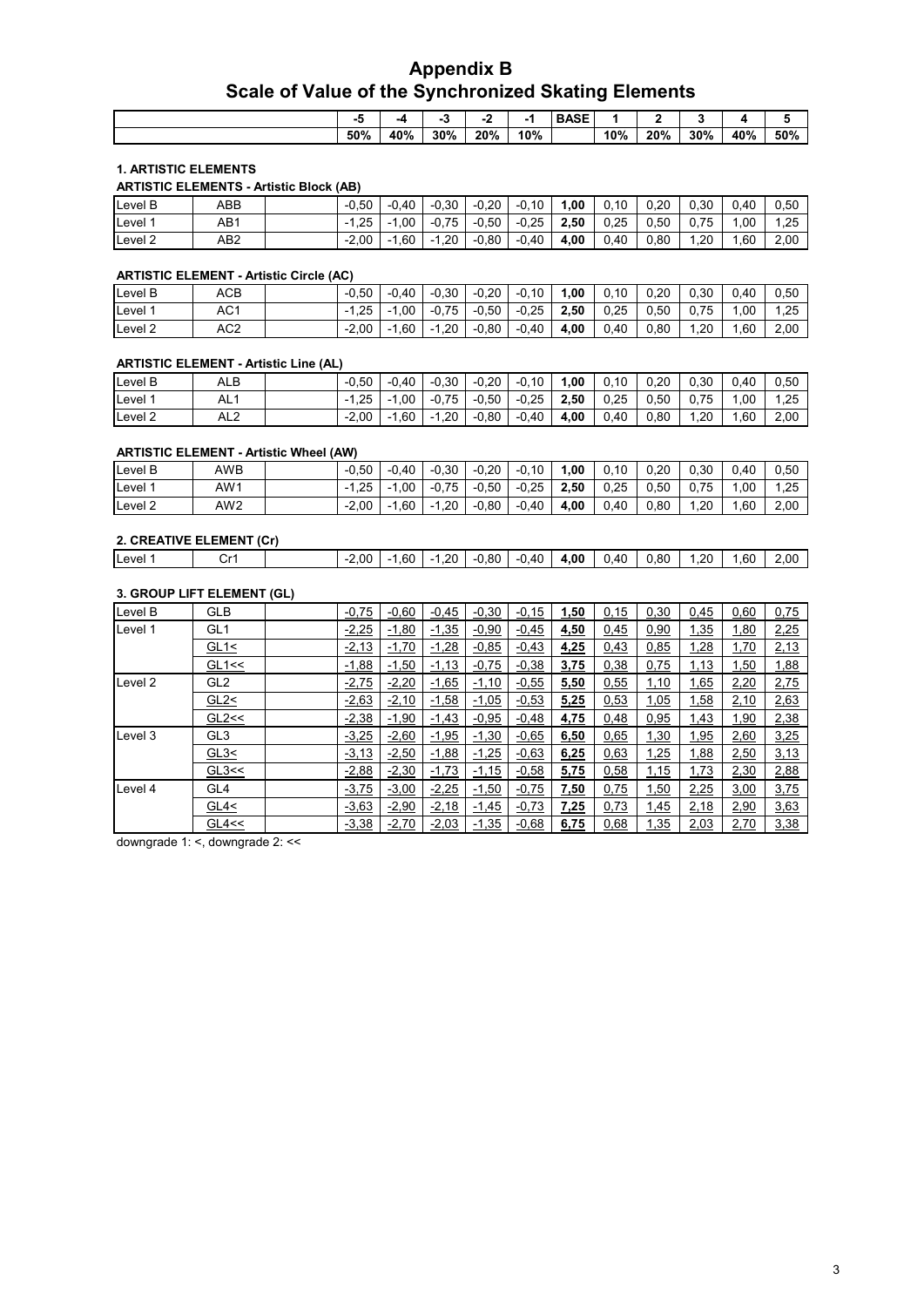| $\overline{\phantom{0}}$ |     |     | $\mathbf{\hat{}}$<br>- -<br>- | жu  | <b>BASE</b> |     |     |     |     |     |
|--------------------------|-----|-----|-------------------------------|-----|-------------|-----|-----|-----|-----|-----|
| 50%                      | 40% | 30% | 20%                           | 10% |             | 10% | 20% | 30% | 40% | 50% |
|                          |     |     |                               |     |             |     |     |     |     |     |

### **4. INTERSECTION ELEMENT (I)**

| ין ויושובו שבט ווטוז בבבואובוזו (ון |                 |                          |          |         |         |         |         |      |      |      |      |      |      |
|-------------------------------------|-----------------|--------------------------|----------|---------|---------|---------|---------|------|------|------|------|------|------|
| Level B                             | IB              |                          | $-0.13$  | $-0.10$ | $-0.08$ | $-0.05$ | $-0.03$ | 0.25 | 0.03 | 0,05 | 0.08 | 0.10 | 0.13 |
| Level 1                             | IB              | piB                      | $-0.25$  | $-0.20$ | $-0.15$ | $-0.10$ | $-0.05$ | 0.50 | 0,05 | 0.10 | 0.15 | 0.20 | 0.25 |
| Level <sub>2</sub>                  | 11              | $\overline{\phantom{a}}$ | $-0.38$  | $-0,30$ | $-0,23$ | $-0.15$ | $-0.08$ | 0,75 | 0.08 | 0,15 | 0,23 | 0,30 | 0,38 |
| Level 3                             | IB              | pi1                      | $-0.50$  | $-0,40$ | $-0,30$ | $-0.20$ | $-0,10$ | 1,00 | 0.10 | 0,20 | 0,30 | 0.40 | 0,50 |
| Level 4                             | 1               | piB                      | $-0.63$  | $-0.50$ | $-0,38$ | $-0.25$ | $-0,13$ | 1,25 | 0,13 | 0,25 | 0,38 | 0,50 | 0,63 |
| evel 5                              | 11              | pi1                      | $-0.75$  | $-0.60$ | $-0.45$ | $-0.30$ | $-0.15$ | 1,50 | 0,15 | 0,30 | 0,45 | 0,60 | 0,75 |
| Level 6                             | IB              | pi <sub>2</sub>          | $-0.88$  | $-0,70$ | $-0,53$ | $-0.35$ | $-0,18$ | 1,75 | 0.18 | 0,35 | 0,53 | 0,70 | 0,88 |
| Level 7                             | $\overline{2}$  | $\overline{\phantom{a}}$ | $-1,00$  | $-0.80$ | $-0,60$ | $-0.40$ | $-0,20$ | 2,00 | 0,20 | 0,40 | 0,60 | 0.80 | 1,00 |
| Level 8                             | $\vert$ 1       | pi2                      | $-1,13$  | $-0.90$ | $-0.68$ | $-0.45$ | $-0,23$ | 2,25 | 0,23 | 0,45 | 0,68 | 0,90 | 1,13 |
| evel 9-                             | IB              | pi3                      | $-1,25$  | $-1,00$ | $-0,75$ | $-0,50$ | $-0.25$ | 2,50 | 0,25 | 0,50 | 0,75 | 1,00 | 1,25 |
| evel 10                             | 12              | piB                      | $-1,38$  | $-1,10$ | $-0.83$ | $-0.55$ | $-0,28$ | 2,75 | 0,28 | 0,55 | 0,83 | 1,10 | 1,38 |
| evel 11-                            | 13              | $\overline{\phantom{a}}$ | $-1,50$  | $-1,20$ | $-0.90$ | $-0.60$ | $-0,30$ | 3,00 | 0,30 | 0,60 | 0,90 | 1,20 | 1,50 |
| evel 12.                            | 12              | pi1                      | $-1,63$  | $-1,30$ | $-0.98$ | $-0.65$ | $-0.33$ | 3,25 | 0,33 | 0,65 | 0,98 | 1,30 | 1,63 |
| <u>evel</u> 13                      | 1               | pi3                      | $-1,75$  | $-1,40$ | $-1,05$ | $-0,70$ | $-0,35$ | 3,50 | 0,35 | 0,70 | 1,05 | 1,40 | 1,75 |
| evel 14                             | $\overline{13}$ | piB                      | $-1,88$  | $-1,50$ | $-1,13$ | $-0.75$ | $-0.38$ | 3,75 | 0,38 | 0,75 | 1,13 | 1,50 | 1,88 |
| evel 15                             | 14              | Ė.                       | $-2,00$  | $-1,60$ | $-1,20$ | $-0.80$ | $-0,40$ | 4,00 | 0,40 | 0,80 | 1,20 | 1,60 | 2,00 |
| evel 16.                            | 14              | piB                      | $-2,13$  | $-1,70$ | $-1,28$ | $-0.85$ | $-0.43$ | 4,25 | 0,43 | 0,85 | 1,28 | 1,70 | 2,13 |
| evel 17                             | IB              | pi4                      | $-2,25$  | $-1,80$ | $-1,35$ | $-0.90$ | $-0.45$ | 4,50 | 0,45 | 0,90 | 1,35 | 1,80 | 2,25 |
| evel 18.                            | $\overline{2}$  | pi2                      | $-2,38$  | $-1,90$ | $-1,43$ | $-0.95$ | $-0,48$ | 4,75 | 0,48 | 0,95 | 1,43 | 1,90 | 2,38 |
| Level 19                            | 13              | pi1                      | $-2,50$  | $-2,00$ | $-1,50$ | $-1.00$ | $-0.50$ | 5,00 | 0.50 | 1.00 | 1,50 | 2,00 | 2,50 |
| evel 20                             | 4               | pi1                      | $-2,63$  | $-2,10$ | $-1.58$ | $-1.05$ | $-0.53$ | 5,25 | 0.53 | 1.05 | 1.58 | 2.10 | 2,63 |
| evel 21.                            | 11              | pi4                      | $-2,75$  | $-2,20$ | $-1,65$ | $-1.10$ | $-0,55$ | 5,50 | 0,55 | 1,10 | 1,65 | 2,20 | 2,75 |
| evel 22.                            | 12              | pi3                      | $-2,88$  | $-2,30$ | $-1,73$ | $-1,15$ | $-0.58$ | 5,75 | 0,58 | 1,15 | 1,73 | 2,30 | 2,88 |
| evel 23.                            | 13              | pi2                      | $-3,00$  | $-2,40$ | $-1,80$ | $-1,20$ | $-0.60$ | 6,00 | 0,60 | 1,20 | 1,80 | 2,40 | 3,00 |
| evel 24                             | 14              | pi2                      | $-3, 13$ | $-2,50$ | $-1,88$ | $-1,25$ | $-0,63$ | 6,25 | 0,63 | 1,25 | 1,88 | 2,50 | 3,13 |
| evel 25                             | 12              | pi4                      | $-3,25$  | $-2,60$ | $-1,95$ | $-1,30$ | $-0.65$ | 6,50 | 0,65 | 1,30 | 1,95 | 2,60 | 3,25 |
| evel 26.                            | 13              | pi3                      | $-3,38$  | $-2,70$ | $-2,03$ | $-1,35$ | $-0,68$ | 6,75 | 0,68 | 1,35 | 2,03 | 2,70 | 3,38 |
| evel 27.                            | $\overline{4}$  | pi3                      | $-3,50$  | $-2,80$ | $-2,10$ | $-1.40$ | $-0,70$ | 7,00 | 0.70 | 1.40 | 2,10 | 2,80 | 3,50 |
| evel 28.                            | 13              | pi4                      | $-3,63$  | $-2,90$ | $-2.18$ | $-1.45$ | $-0.73$ | 7,25 | 0.73 | 1.45 | 2.18 | 2,90 | 3,63 |
| Level 29                            | 14              | pi4                      | $-3,75$  | $-3,00$ | $-2,25$ | $-1,50$ | $-0,75$ | 7,50 | 0,75 | 1,50 | 2,25 | 3,00 | 3,75 |

#### **5. LINEAR AND ROTATING ELEMENTS**

#### **LINEAR ELEMENT - Block (B)**

| ∟evel B | BB             | $-0.50$ | $-0.40$        | $-0.30$   | $-0.20$ | -0.10   | 1.00 | 0.10 | 0.20 | 0.30 | 0.40 | 0.50  |
|---------|----------------|---------|----------------|-----------|---------|---------|------|------|------|------|------|-------|
| Level 1 | <b>B1</b>      | $-0.75$ | $-0.60$        | $-0.45$   | $-0.30$ | $-0.15$ | .50  | 0.15 | 0.30 | 0.45 | .60  | 0.75  |
| Level 2 | B <sub>2</sub> | $-1.00$ | $-0.80$        | $-0.60$   | $-0.40$ | $-0.20$ | 2.00 | 0.20 | 0.40 | 0.60 | 0.80 | 1.00  |
| Level 3 | B <sub>3</sub> | $-1.50$ | $-1.20$<br>- 1 | $-0.90$   | $-0.60$ | $-0.30$ | 3.00 | 0.30 | 0.60 | 0.90 | .20  | 50, ا |
| Level 4 | <b>B4</b>      | $-2.00$ | 1.60<br>- 1    | .20<br>н. | $-0.80$ | $-0.40$ | 4.00 | 0.40 | 0.80 | .20  | .60  | 2.00  |

#### **LINEAR ELEMENT - Line (L)**

| Level B            | LB | $-0.50$ | $-0.40$        | $-0.30$      | $-0.20$ | $-0.10$ | 00.،  | 0.10 | 0.20 | 0.30 | 0.40 | 0.50 |
|--------------------|----|---------|----------------|--------------|---------|---------|-------|------|------|------|------|------|
| Level 1            | L1 | $-0.75$ | $-0.60$        | $-0.45$      | $-0.30$ | $-0.15$ | . ,50 | 0.15 | 0.30 | 0.45 | 0.60 | 0.75 |
| Level <sub>2</sub> | L2 | $-1.00$ | $-0.80$        | $-0.60$      | $-0.40$ | $-0.20$ | 2.00  | 0.20 | 0.40 | 0.60 | 0.80 | 1.00 |
| Level 3            | L3 | $-1.50$ | $-1.20$        | $-0.90$      | $-0.60$ | $-0.30$ | 3.00  | 0.30 | 0.60 | 0.90 | .20  | 1,50 |
| Level 4            | L4 | $-2.00$ | $-1.60$<br>- 1 | . 20<br>$-1$ | $-0.80$ | $-0,40$ | 4.00  | 0,40 | 0.80 | .20  | .60  | 2,00 |

#### **ROTATING ELEMENT - Circle (C)**

| Level B               | CВ | $-0.50$     | $-0.40$   | $-0.30$   | $-0.20$ | $-0.10$ | 1,00 | 0.10 | 0.20 | 0.30 | 0.40 | 0,50 |
|-----------------------|----|-------------|-----------|-----------|---------|---------|------|------|------|------|------|------|
| $L$ evel <sup>1</sup> | C1 | $-0.75$     | $-0.60$   | $-0.45$   | $-0.30$ | $-0.15$ | .,50 | 0.15 | 0,30 | 0.45 | 0.60 | 0,75 |
| Level 2               | C2 | .00<br>$-1$ | $-0.80$   | $-0.60$   | $-0.40$ | $-0,20$ | 2,00 | 0.20 | 0.40 | 0.60 | 0.80 | 1,00 |
| Level 3               | C3 | $-1.50$     | $-1.20$   | $-0.90$   | $-0.60$ | $-0.30$ | 3,00 | 0.30 | 0.60 | 0.90 | .20  | 1,50 |
| Level 4               | C4 | $-2.00$     | .60<br>нu | .20<br>нU | $-0.80$ | $-0.40$ | 4.00 | 0.40 | 0.80 | ,20  | .60  | 2,00 |

### **ROTATING ELEMENT - Wheel (W)**

| Level B | WВ             | $-0.50$ | $-0.40$ | $-0.30$   | $-0.20$ | $-0,10$ | 00.، | 0.10 | 0.20 | 0.30 | 0.40 | 0.50 |
|---------|----------------|---------|---------|-----------|---------|---------|------|------|------|------|------|------|
| Level 1 | W1             | $-0.75$ | $-0.60$ | $-0.45$   | $-0.30$ | $-0.15$ | 50.، | 0.15 | 0.30 | 0.45 | 0.60 | 0.75 |
| Level 2 | W <sub>2</sub> | $-1.00$ | $-0.80$ | $-0.60$   | $-0.40$ | $-0.20$ | 2.00 | 0.20 | 0.40 | 0.60 | 0.80 | 1.00 |
| Level 3 | W3             | $-1.50$ | $-1.20$ | $-0.90$   | $-0.60$ | $-0.30$ | 3.00 | 0.30 | 0.60 | 0.90 | .20  | 1.50 |
| Level 4 | W4             | $-2.00$ | $-1.60$ | .20<br>-1 | $-0.80$ | $-0,40$ | 4,00 | 0.40 | 0.80 | .20  | .60  | 2,00 |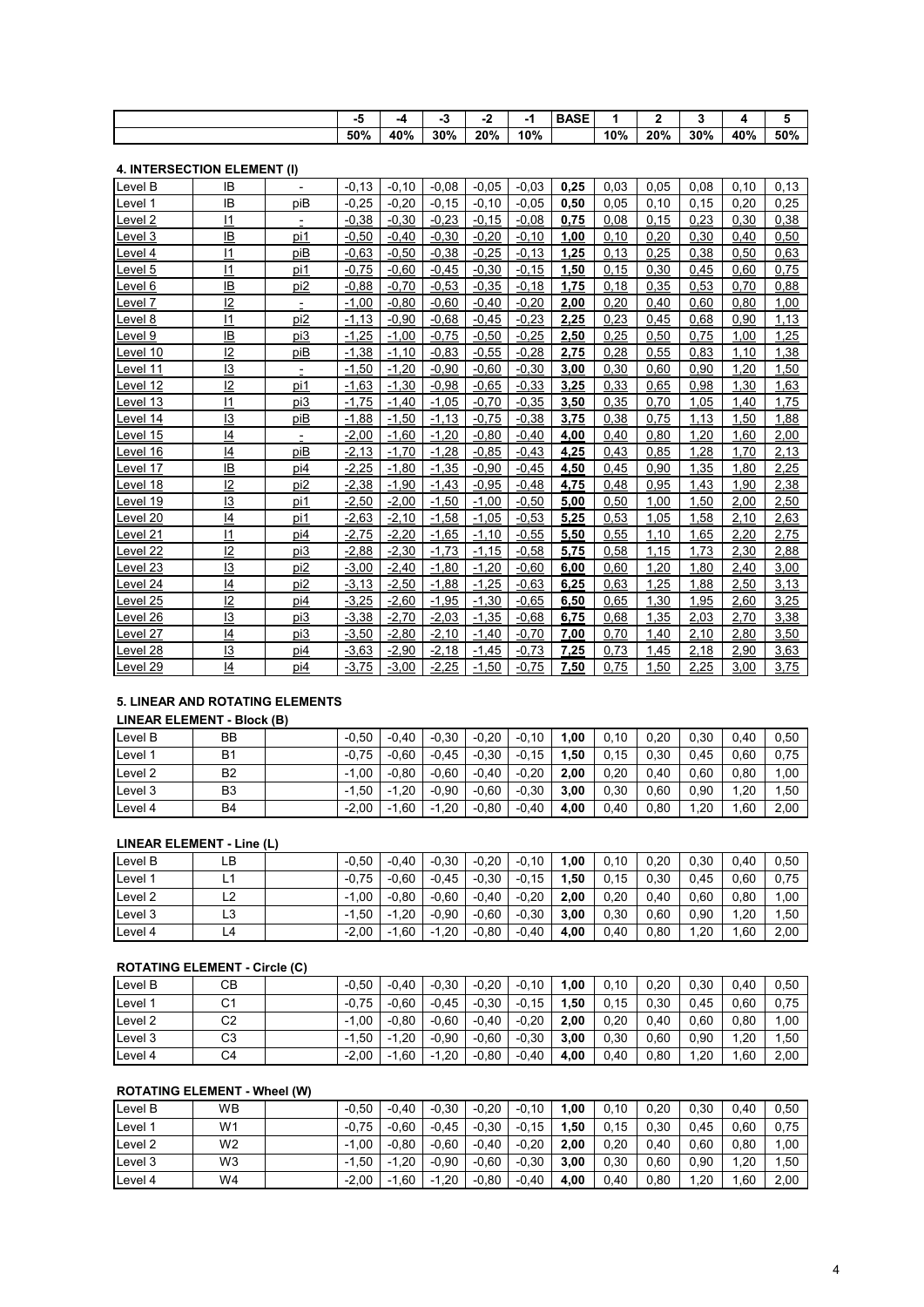|     | --  | - 3 | .,<br>- | жu  | <b>BASE</b> |     | . . |     |     |     |
|-----|-----|-----|---------|-----|-------------|-----|-----|-----|-----|-----|
| 50% | 40% | 30% | 20%     | 10% |             | 10% | 20% | 30% | 40% | 50% |

# **6. MIXED ELEMENT (Mi)**

| Level | $\cdots$<br>Mı1<br> | 2.00<br>$\overline{\phantom{a}}$ | .60 | .20<br>$\overline{\phantom{0}}$ | 0.80 | $\mathbf{1}$ $\mathbf{A}$<br>$\sim$<br>u. | $\sim$ $\sim$<br>OP<br>л | 0.40 | $\circ$<br>u.ou | .20<br>$\overline{ }$ | .60 | 2.00 |
|-------|---------------------|----------------------------------|-----|---------------------------------|------|-------------------------------------------|--------------------------|------|-----------------|-----------------------|-----|------|
|       |                     |                                  |     |                                 |      |                                           |                          |      |                 |                       |     |      |

#### **7. MOVE ELEMENT (ME)**

| Level B | <b>MEB</b>      | $-0,75$ | $-0,60$ | $-0,45$ | $-0,30$ | $-0.15$ | 1,50 | 0,15 | 0,30 | 0,45 | 0,60 | 0,75 |
|---------|-----------------|---------|---------|---------|---------|---------|------|------|------|------|------|------|
| Level 1 | ME <sub>1</sub> | $-1,75$ | $-1,40$ | $-1,05$ | $-0,70$ | $-0,35$ | 3,50 | 0,35 | 0,70 | 1,05 | 1,40 | 1,75 |
|         | ME1<            | $-1,63$ | $-1,30$ | $-0,98$ | $-0,65$ | $-0,33$ | 3,25 | 0,33 | 0,65 | 0,98 | 1,30 | 1,63 |
|         | ME1 <           | $-1,38$ | $-1,10$ | $-0,83$ | $-0.55$ | $-0,28$ | 2,75 | 0,28 | 0,55 | 0,83 | 1,10 | 1,38 |
| Level 2 | ME <sub>2</sub> | $-2,25$ | $-1,80$ | $-1,35$ | $-0,90$ | $-0,45$ | 4,50 | 0,45 | 0,90 | 1,35 | 1,80 | 2,25 |
|         | ME2<            | $-2,13$ | $-1,70$ | $-1,28$ | $-0,85$ | $-0,43$ | 4,25 | 0,43 | 0,85 | 1,28 | 1,70 | 2,13 |
|         | ME2 <           | $-1,88$ | $-1,50$ | $-1,13$ | $-0,75$ | $-0,38$ | 3,75 | 0,38 | 0,75 | 1,13 | 1,50 | 1,88 |
| Level 3 | ME3             | $-2,75$ | $-2,20$ | $-1,65$ | $-1,10$ | $-0,55$ | 5,50 | 0,55 | 1,10 | 1,65 | 2,20 | 2,75 |
|         | ME3<            | $-2,38$ | $-1,90$ | $-1,43$ | $-0,95$ | $-0,48$ | 4,75 | 0,48 | 0,95 | 1,43 | 1,90 | 2,38 |
|         | ME3 <           | $-2,13$ | $-1,70$ | $-1,28$ | $-0,85$ | $-0,43$ | 4,25 | 0,43 | 0,85 | 1,28 | 1,70 | 2,13 |
| Level 4 | ME4             | $-3,25$ | $-2,60$ | $-1,95$ | $-1,30$ | $-0,65$ | 6,50 | 0,65 | 1,30 | 1,95 | 2,60 | 3,25 |
|         | ME4<            | $-3,13$ | $-2,50$ | $-1,88$ | $-1,25$ | $-0,63$ | 6,25 | 0,63 | 1,25 | 1,88 | 2,50 | 3,13 |
|         | ME4 <           | $-2,88$ | $-2,30$ | $-1,73$ | $-1,15$ | $-0,58$ | 5,75 | 0,58 | 1,15 | 1,73 | 2,30 | 2,88 |

downgrade 1: <, downgrade 2: <<

# **8. NO HOLD ELEMENT (NHE)**

| Level B            | <b>NHEB</b>      |                          | $-0,13$ | $-0,10$ | $-0.08$ | $-0.05$ | $-0.03$ | 0,25 | 0,03 | 0,05 | 0,08 | 0, 10 | 0,13 |
|--------------------|------------------|--------------------------|---------|---------|---------|---------|---------|------|------|------|------|-------|------|
| Level 1            | <b>NHEB</b>      | sB                       | $-0,25$ | $-0,20$ | $-0,15$ | $-0,10$ | $-0.05$ | 0,50 | 0,05 | 0,10 | 0,15 | 0,20  | 0,25 |
| Level 1            | NHE <sub>1</sub> |                          | $-0,25$ | $-0,20$ | $-0.15$ | $-0,10$ | $-0.05$ | 0,50 | 0,05 | 0,10 | 0,15 | 0,20  | 0,25 |
| Level 2            | <b>NHEB</b>      | s1                       | $-0.38$ | $-0,30$ | $-0,23$ | $-0,15$ | $-0.08$ | 0,75 | 0,08 | 0,15 | 0,23 | 0.30  | 0,38 |
| Level 3            | NHE1             | <u>sB</u>                | $-0,50$ | $-0,40$ | $-0,30$ | $-0,20$ | $-0,10$ | 1,00 | 0,10 | 0,20 | 0,30 | 0,40  | 0,50 |
| Level <sub>4</sub> | NHE <sub>2</sub> | $\overline{\phantom{a}}$ | $-0.63$ | $-0.50$ | $-0.38$ | $-0.25$ | $-0,13$ | 1,25 | 0,13 | 0,25 | 0,38 | 0,50  | 0,63 |
| Level 5            | NHE <sub>1</sub> | s1                       | $-0,75$ | $-0.60$ | $-0.45$ | $-0,30$ | $-0,15$ | 1,50 | 0,15 | 0,30 | 0,45 | 0,60  | 0,75 |
| Level 6            | NHE <sub>2</sub> | <u>sB</u>                | $-0,88$ | $-0,70$ | $-0.53$ | $-0.35$ | $-0,18$ | 1,75 | 0,18 | 0,35 | 0,53 | 0.70  | 0,88 |
| Level 7            | NHE <sub>2</sub> | <u>s1</u>                | $-1,00$ | $-0.80$ | $-0.60$ | $-0,40$ | $-0,20$ | 2,00 | 0,20 | 0,40 | 0,60 | 0,80  | 1,00 |
| Level <sub>8</sub> | NHEB             | $\underline{\mathbf{s}}$ | $-1,13$ | $-0.90$ | $-0.68$ | $-0,45$ | $-0,23$ | 2,25 | 0,23 | 0,45 | 0,68 | 0,90  | 1,13 |
| Level 9            | NHE3             | $\equiv$                 | $-1,25$ | $-1,00$ | $-0.75$ | $-0.50$ | $-0,25$ | 2,50 | 0,25 | 0,50 | 0,75 | 1.00  | 1,25 |
| Level 10           | NHE <sub>1</sub> | s2                       | $-1,38$ | $-1,10$ | $-0.83$ | $-0.55$ | $-0,28$ | 2,75 | 0,28 | 0,55 | 0,83 | 1,10  | 1,38 |
| Level 11           | NHE3             | sB                       | $-1,50$ | $-1,20$ | $-0.90$ | $-0.60$ | $-0,30$ | 3,00 | 0,30 | 0,60 | 0,90 | 1,20  | 1,50 |
| Level 12           | NHE3             | s1                       | $-1,63$ | $-1,30$ | $-0.98$ | $-0.65$ | $-0,33$ | 3,25 | 0,33 | 0,65 | 0,98 | 1,30  | 1,63 |
| Level 13           | NHE <sub>2</sub> | s2                       | $-1,75$ | $-1,40$ | $-1,05$ | $-0,70$ | $-0,35$ | 3,50 | 0,35 | 0,70 | 1,05 | 1,40  | 1,75 |
| Level 14           | NHEB             | s3                       | $-1,88$ | $-1,50$ | $-1,13$ | $-0.75$ | $-0,38$ | 3,75 | 0,38 | 0,75 | 1,13 | 1,50  | 1,88 |
| Level 15           | NHE4             | <u>sB</u>                | $-2,00$ | $-1,60$ | $-1,20$ | $-0.80$ | $-0,40$ | 4,00 | 0,40 | 0,80 | 1,20 | 1,60  | 2,00 |
| Level 16           | NHE4             | s1                       | $-2,13$ | $-1,70$ | $-1,28$ | $-0.85$ | $-0,43$ | 4,25 | 0,43 | 0,85 | 1,28 | 1,70  | 2,13 |
| Level 17           | NHE <sub>1</sub> | s3                       | $-2,25$ | $-1,80$ | $-1,35$ | $-0.90$ | $-0.45$ | 4,50 | 0,45 | 0,90 | 1,35 | 1,80  | 2,25 |
| Level 18           | NHE <sub>2</sub> | s3                       | $-2,38$ | $-1,90$ | $-1,43$ | $-0.95$ | $-0,48$ | 4,75 | 0,48 | 0,95 | 1,43 | 1,90  | 2,38 |
| Level 19           | NHEB             | s4                       | $-2,50$ | $-2,00$ | $-1,50$ | $-1,00$ | $-0.50$ | 5,00 | 0,50 | 1,00 | 1,50 | 2,00  | 2,50 |
| Level 20           | NHE <sub>1</sub> | <u>s4</u>                | $-2,63$ | $-2,10$ | $-1.58$ | $-1,05$ | $-0,53$ | 5,25 | 0,53 | 1,05 | 1,58 | 2,10  | 2,63 |
| evel 21-           | NHE3             | s2                       | $-2,75$ | $-2,20$ | $-1,65$ | $-1,10$ | $-0.55$ | 5,50 | 0,55 | 1,10 | 1,65 | 2,20  | 2,75 |
| Level 22           | NHE4             | <u>s2</u>                | $-2,88$ | $-2,30$ | $-1,73$ | $-1,15$ | $-0,58$ | 5,75 | 0,58 | 1,15 | 1,73 | 2,30  | 2,88 |
| Level 23           | NHE <sub>2</sub> | s4                       | $-3,00$ | $-2,40$ | $-1,80$ | $-1,20$ | $-0.60$ | 6,00 | 0,60 | 1,20 | 1,80 | 2,40  | 3,00 |
| Level 24           | NHE3             | <u>s3</u>                | $-3,13$ | $-2,50$ | $-1,88$ | $-1,25$ | $-0.63$ | 6,25 | 0,63 | 1,25 | 1,88 | 2,50  | 3,13 |
| Level 25           | NHE4             | s3                       | $-3,25$ | $-2,60$ | $-1,95$ | $-1,30$ | $-0.65$ | 6,50 | 0,65 | 1,30 | 1,95 | 2,60  | 3,25 |
| Level 26           | NHE3             | s4                       | $-3,38$ | $-2,70$ | $-2,03$ | $-1,35$ | $-0.68$ | 6,75 | 0,68 | 1,35 | 2,03 | 2,70  | 3,38 |
| Level 27           | NHE4             | s4                       | $-3,50$ | $-2,80$ | $-2,10$ | $-1,40$ | $-0,70$ | 7,00 | 0,70 | 1,40 | 2,10 | 2,80  | 3,50 |

#### **9. PAIR ELEMENT (Pa)**

| Level B | PaB             | 75<br>$-0,$ | $-0.60$ | $-0.45$      | $-0,30$      | $-0.15$ | . . 50 | 0,15 | 0,30 | 0.45 | 0,60 | 0,75 |
|---------|-----------------|-------------|---------|--------------|--------------|---------|--------|------|------|------|------|------|
| Level   | Pa1             | 75<br>- 1   | . 40. ، | 05، ا<br>- 1 | $-0,70$      | $-0.35$ | 3,50   | 0,35 | 0,70 | ,05  | 1,40 | 1,75 |
| Level 2 | Pa <sub>2</sub> | $-2,25$     | .1,80   | 1,35<br>$-1$ | $-0,90$      | $-0.45$ | 4,50   | 0,45 | 0,90 | .,35 | .,80 | 2,25 |
| Level 3 | Pa3             | $-2.75$     | $-2,20$ | .65<br>- 1   | 1,10<br>$-1$ | $-0,55$ | 5,50   | 0,55 | 1,10 | ,65  | 2,20 | 2,75 |
| Level 4 | Pa4             | $-3,25$     | $-2,60$ | 1,95<br>- 1  | 1,30<br>$-1$ | $-0.65$ | 6,50   | 0,65 | 1,30 | .95  | 2,60 | 3,25 |